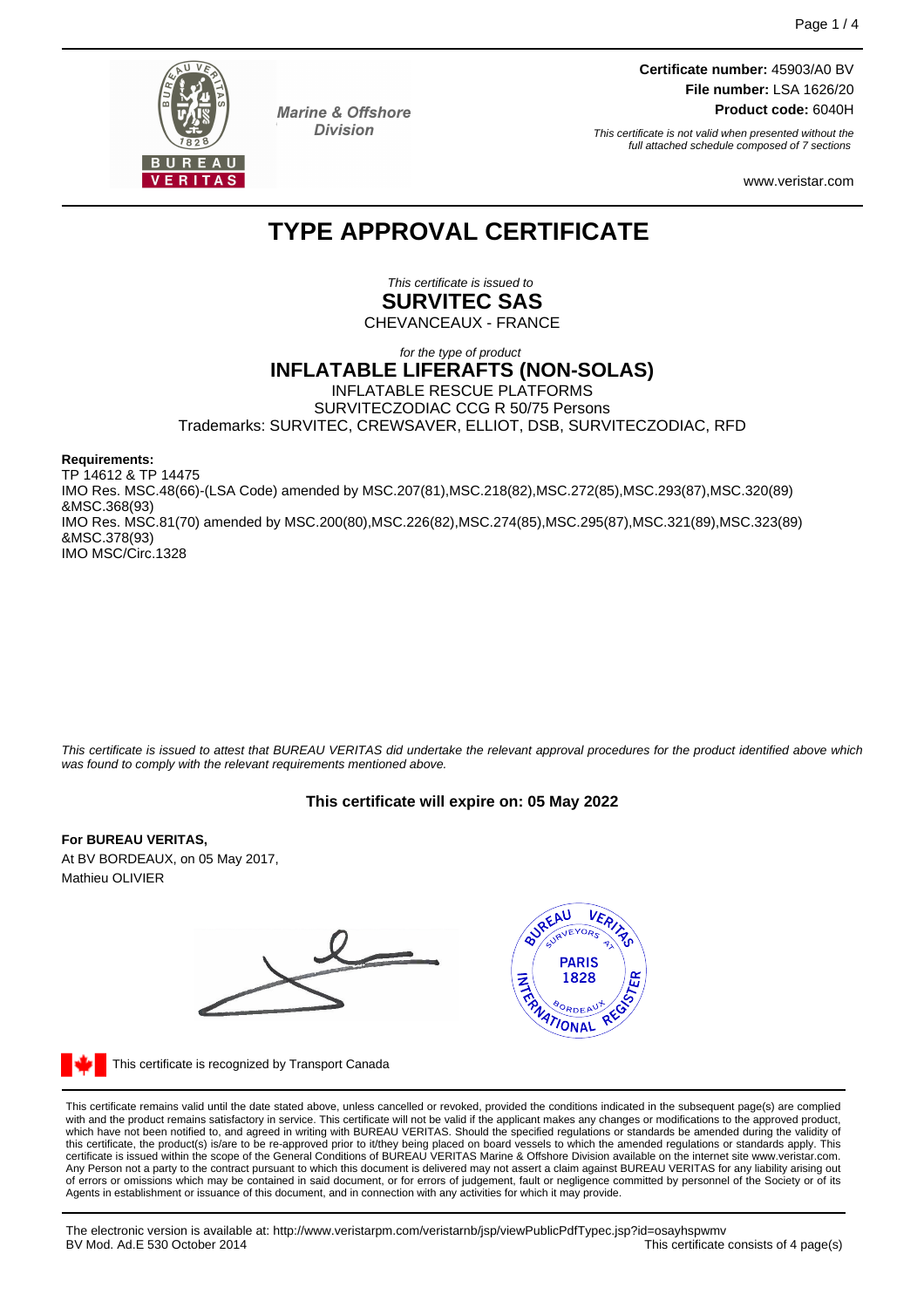# **THE SCHEDULE OF APPROVAL**

## **1. PRODUCT DESCRIPTION:**

| <b>Trademark</b> | SURVITEC, CREWSAVER, ELLIOT, DSB, SURVITECZODIAC, RFD            |        |                                 |  |
|------------------|------------------------------------------------------------------|--------|---------------------------------|--|
| <b>Type</b>      | <b>SURVITECZODIAC CCG R 50/75 Persons</b>                        |        |                                 |  |
|                  | <b>Overall dimensions of the Inflatable Rescue Platform (mm)</b> |        | <b>Working pressure</b><br>(mb) |  |
| Length           | Width                                                            | Height |                                 |  |

5985 5270 850 162 *As indicated in the technical documentation submitted by the Applicant.*

#### **2. DOCUMENTS AND DRAWINGS: Drawings and specifications:**

| Drawilles and specifications. |                                                             |              |            |  |
|-------------------------------|-------------------------------------------------------------|--------------|------------|--|
| Number                        | <b>Title</b>                                                | <b>Issue</b> | Date       |  |
| CHXBE<br>192                  | SURVITECZODIAC CCG R 50/75 Persons Open Reversible Liferaft |              | 04/04/2017 |  |
| $- - -$                       | <b>BRANDS FILE</b>                                          | $- - -$      | 29/05/2013 |  |

#### Material and components:

| Number               | <b>Title</b>                                                                                                                                                   | <b>Issue</b> | Date        |
|----------------------|----------------------------------------------------------------------------------------------------------------------------------------------------------------|--------------|-------------|
|                      | $\sim$ $\sim$                                                                                                                                                  | .            | .           |
| F 02<br><b>D.L.L</b> | $\sim$<br>-DI<br>ORIL<br>.<br>$-$<br>$T^{\wedge}$<br>SR-C<br>m o<br>-1)1<br>- ISR-1-<br>'' )A<br>Suppliers<br>liferafts<br>tor<br>$\Delta$<br>tile<br>_ _<br>. | -            | $/20^\circ$ |

#### • Canadian File :

| Number          | <b>Title</b>                               | <b>Issue</b> | Date       |
|-----------------|--------------------------------------------|--------------|------------|
| D.I.F 02 annexe | Suppliers file CCG LIFERAFT SPECIFIC ITEMS | ∸            | 24/05/2016 |
| 203676          | Container Identification Label             |              | 1/04/2017  |
| 203627          | Liferaft Identification Label              |              | 1/04/2017  |

#### $Manual(s)$  for installation use and maintenance.

*No departure from these documents is permitted without the prior consent of the Society.*

#### **3. TEST REPORTS:**

#### **COASTAL LIFERAFT TYPE TESTS**

| . .<br>Number | <b>Title</b>                                              | Issue | Date                        |
|---------------|-----------------------------------------------------------|-------|-----------------------------|
| $- - -$       | $\cdot$ $\sim$<br>performed on<br>the<br>∟iteraft<br>ests |       | 1/04/2017                   |
| 10054/C14     | .<br>∟abel<br>Markings<br>Literatt<br>the<br>on           | ---   | 7/07/2014<br>$\overline{ }$ |

#### **TOWING FORCE**

|                  | With the sea anchor deployed | Without the sea anchor deployed |
|------------------|------------------------------|---------------------------------|
| Towed at 2 Knots | 0.90 kN                      | $0.65 \; kN$                    |
| Towed at 3 Knots | 3.00 kN                      | 2.50 kN                         |

#### **TESTS ACCORDING TO THE RECOMMENDATIONS OF THE GUIDELINES MSC.1/CIRC.1328**

| umber   | <b>Title</b>                                                                                                                                      | Issue   | Jate                                     |
|---------|---------------------------------------------------------------------------------------------------------------------------------------------------|---------|------------------------------------------|
| $- - -$ | <b>CONT</b><br>$\Gamma$ $\Gamma$ $\Gamma$ $\Gamma$<br><b>CDC</b><br>ests<br>Summary<br>atıt<br>des<br>essais<br>bleal<br>$\epsilon$<br>ятн<br>. Г | $- - -$ | '201<br>ാധ<br>$\sqrt{2}$<br>$\mathbf{z}$ |

### **4. APPLICATION / LIMITATION:**

As per requirements stated on front page of this certificate.

Maximum capacity: 75 persons.

• The maintenance of the INFLATABLE RESCUE PLATFORM shall be carried out according to the IMO Resolution A.761 (18) as amended and with instructions stated in the Manual(s) for installation use and maintenance.

| Maximum stowage height (m) | Container           | Weight (kg) |
|----------------------------|---------------------|-------------|
|                            | Round Container N14 | 169         |
|                            |                     |             |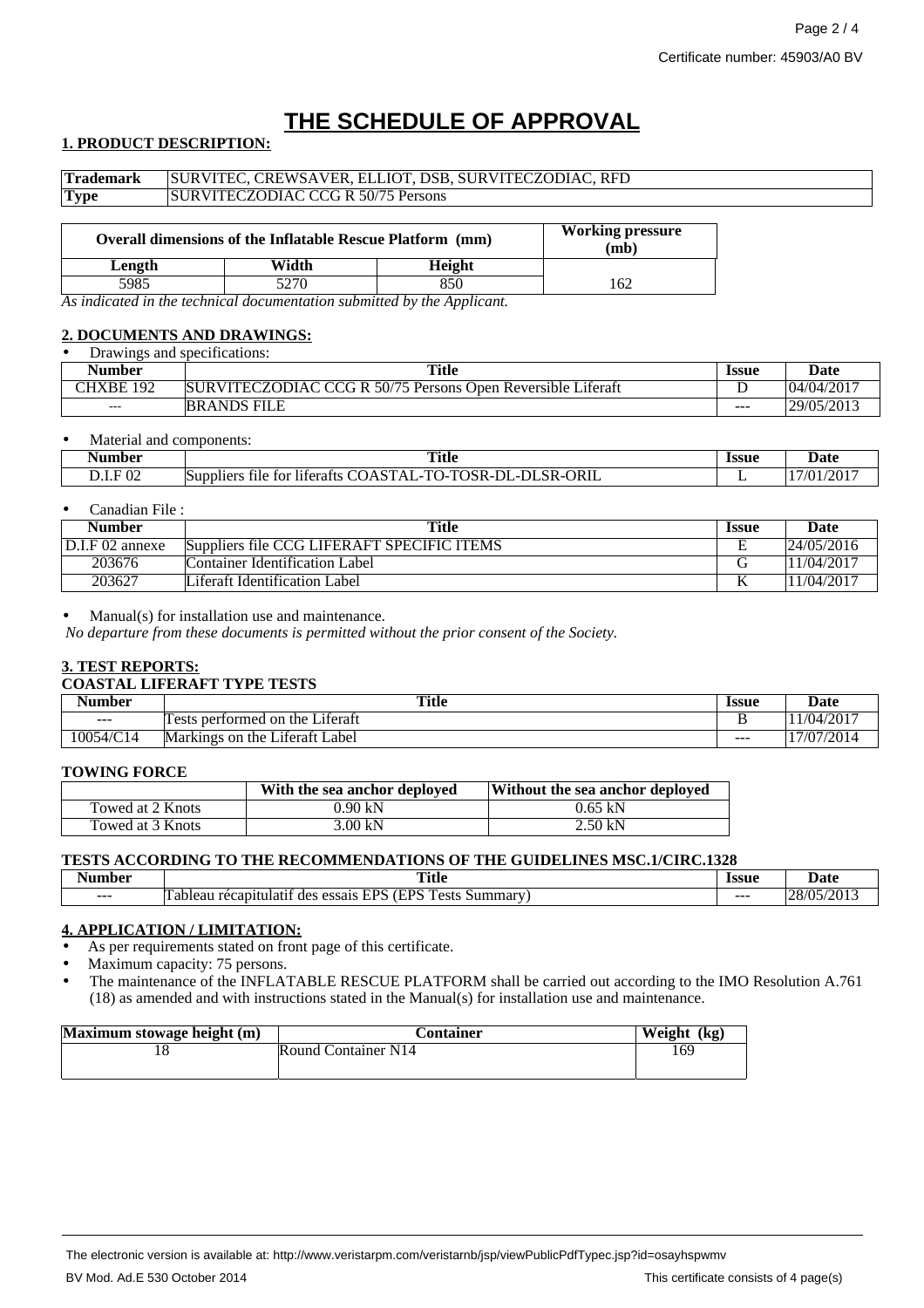### **5. PRODUCTION SURVEY REQUIREMENTS**

**INFLATABLE RESCUE PLATFORM** supplied by **Survitec SAS, France** in compliance with the type described in this certificate.

This type of product is within the category HBV of Bureau Veritas Rule Note NR320.

**Survitec SAS, France** has to make the necessary arrangements to have its works recognised by Bureau Veritas in compliance with the requirements of NR320 for HBV products.

The manufacturer shall institute a quality control procedure to ensure that all **INFLATABLE RESCUE PLATFORM** are produced to the same standard as the approved prototype and shall keep records of any production tests carried out.

Each equipment, or batch of equipment, is to be supplied with its Manual(s) for Installation, use & maintenance and instructions for servicing stations for frequency and tests to be carried out according to IMO Resolution A.761(18).

The servicing stations must be approved by a Recognized Organisation of Transport Canada and must be recognized by the manufacturer according to IMO Resolution A.761(18), for their competences to service and repack such life-rafts.

For information concerning the production phase, **Survitec SAS, France** has declared the following manufacturing place:

#### **Survitec SAS**

Route de Chatenet 17210 Chevanceaux - France

#### **6. MARKING OF PRODUCT**

Instructions, Diagrams, Markings illustrating the use of the **INFLATABLE RESCUE PLATFORM** shall be printed indelibly (to be both in English and in French)

| <b>Markings</b> on the                           | Markings on the                                                |
|--------------------------------------------------|----------------------------------------------------------------|
| <b>CONTAINER</b>                                 | <b>INFLATABLE RESCUE PLATFORM</b>                              |
| Maker's name or trade mark                       |                                                                |
| Serial Number                                    |                                                                |
| Name of approving authority                      |                                                                |
| BV type approval certificate number              |                                                                |
|                                                  | Number of persons it is permitted to accommodate over each     |
| Number of persons it is permitted to carry       | entrance, in characters not less than 100 mm in height of a    |
|                                                  | colour contrasting with that of the liferaft.                  |
| Date when last serviced                          | Name and place of servicing station where it was last serviced |
| Type of emergency pack enclosed                  | Date of manufacture (month and year)                           |
| Length of painter                                |                                                                |
| Maximum permitted stowage height above waterline |                                                                |
| Launching instructions                           |                                                                |
| <b>INFLATABLE RESCUE PLATFORM</b>                |                                                                |

Provision shall be made for marking each **INFLATABLE RESCUE PLATFORM** with the name and port of registry of the ship to which it is to be fitted, in such a form that the ship identification can be changed at any time without opening the container.

In addition, INFLATABLE RESCUE PLATFORM subject to extended service intervals should be marked to indicate that they have been approved and certified for extended service intervals in accordance with the guidelines MSC.1/Circ.1328.